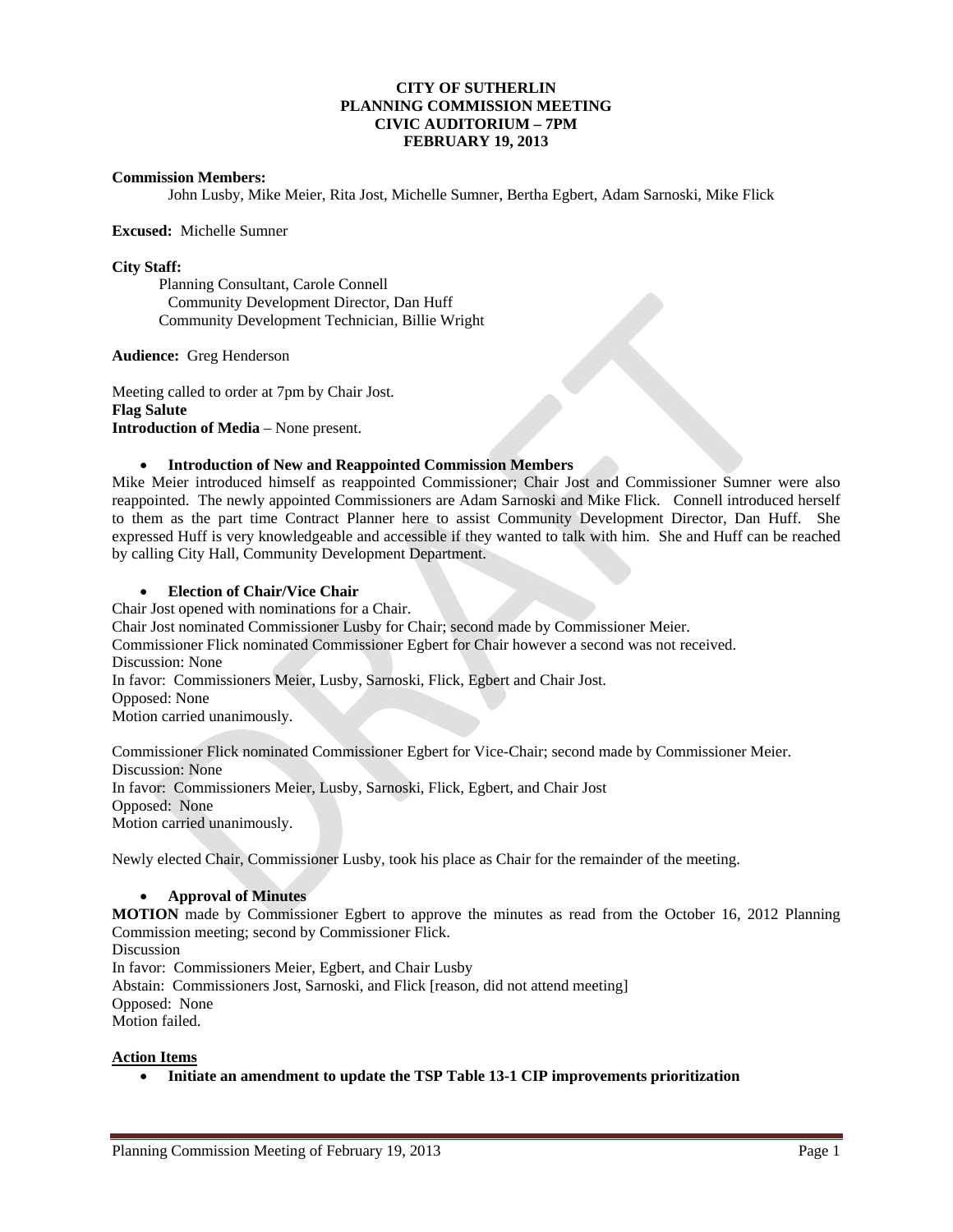Planner, Carol Connell, reported last spring the Planning Commission reviewed the Transportation System Plan (TSP) and agreed the list of improvement projects was unrealistic and will be reorganized with better budget realities and needs.

[Dan Huff, Community Development Director, arrived at meeting.]

Commissioner Flick questioned how much time it will take to complete the list of projects. *It's probably a 20 year plan.* 

CD Director, Huff, explained when you look at projects like these, part of it is a state process where you have plans, like the TSP, and a Capital Improvement Plan. This is for two reasons; first to identify priority projects that the community believes are necessary for growth and secondly the funding brought in from the system development charges, and transportation fees on those projects identified in a Capital Improvement Plan.

Huff added, in reality, there will probably never be enough money to do all the projects listed. One way those projects are built is through new development and instead of paying the SDC fee they make a capital improvement. Another way is to work with ODOT or Douglas County on a joint project, like Comstock Rd; it must be identified in the plan to receive funding. If Cooper Creek Water Treatment Plant, a non-transportation example, had not been identified in the Water Master Plan, we could never have applied for federal funding. Some projects may never get built, but has to be listed in case they are able to be built.

Commissioner Egbert asked since Comstock goes to the interchange, why does the project stop at Page Rd? *That is the end of the county right-of-way.* 

After some discussion concerning improvement projects Huff clarified the fact that funding for new construction or capital improvement projects cannot be used for upgrading an existing street, or for maintenance.

**MOTION** made by Commissioner Egbert directing staff to proceed with the Type IV Plan Amendment procedure to amend TSP Table 13-1; second made by Commissioner Sarnoski. Discussion: None In favor: Commissioners Meier, Flick, Jost, Sarnoski, Egbert and Chair Lusby. Opposed: None Motion carried unanimously.

### **Initiate an amendment to the PUD section 4.6 to assure infrastructure improvements are proposed to city standards**

Connell reported there was some concern that Fairway Estates was not built to city standard. PUDs have a history everywhere of coming up with something substandard to convince the populace it is a good idea. The code does state you have to build to city standard. It is one sentence that is hard to find and not underlined: "The design standards of Chapter 3 apply to all planned unit developments." It needs to be beefed up so it is not missed by staff or the developer. The suggestion was to make it more obvious, bolder and crystal clear, by adding the underlined words, "The infrastructure design standards and including provision for street and pedestrian access and circulation, landscaping, street trees, fences and walls, sanitary sewer and storm drainage, public use areas, underground utilities, easements and signs apply to all planned unit developments." Also, under Concept Plan Submission add "8. (Provide) an infrastructure plan and findings demonstrating compliance with all sections of Chapter 3 Design Standards." This will make it evident so no one can say they did not see it.

**MOTION** made by Commissioner Jost instructing staff to proceed with the plan amendment to revise PUD Section 4.6; second made by Commissioner Meier.

Discussion: None In favor: Commissioners Meier, Flick, Jost, Sarnoski, Egbert and Chair Lusby Opposed: None Motion carried unanimously.

# **2012 Sutherlin Vision document –**

Connell reported last fall, with the City Manager's direction, a committee was formed to develop a new vision for the city; they called it "Where Are We Going?" with a vision statement of "With a can do attitude, we honor the past while building toward a prosperous future. With community collaboration and civic pride, the city of Sutherlin is a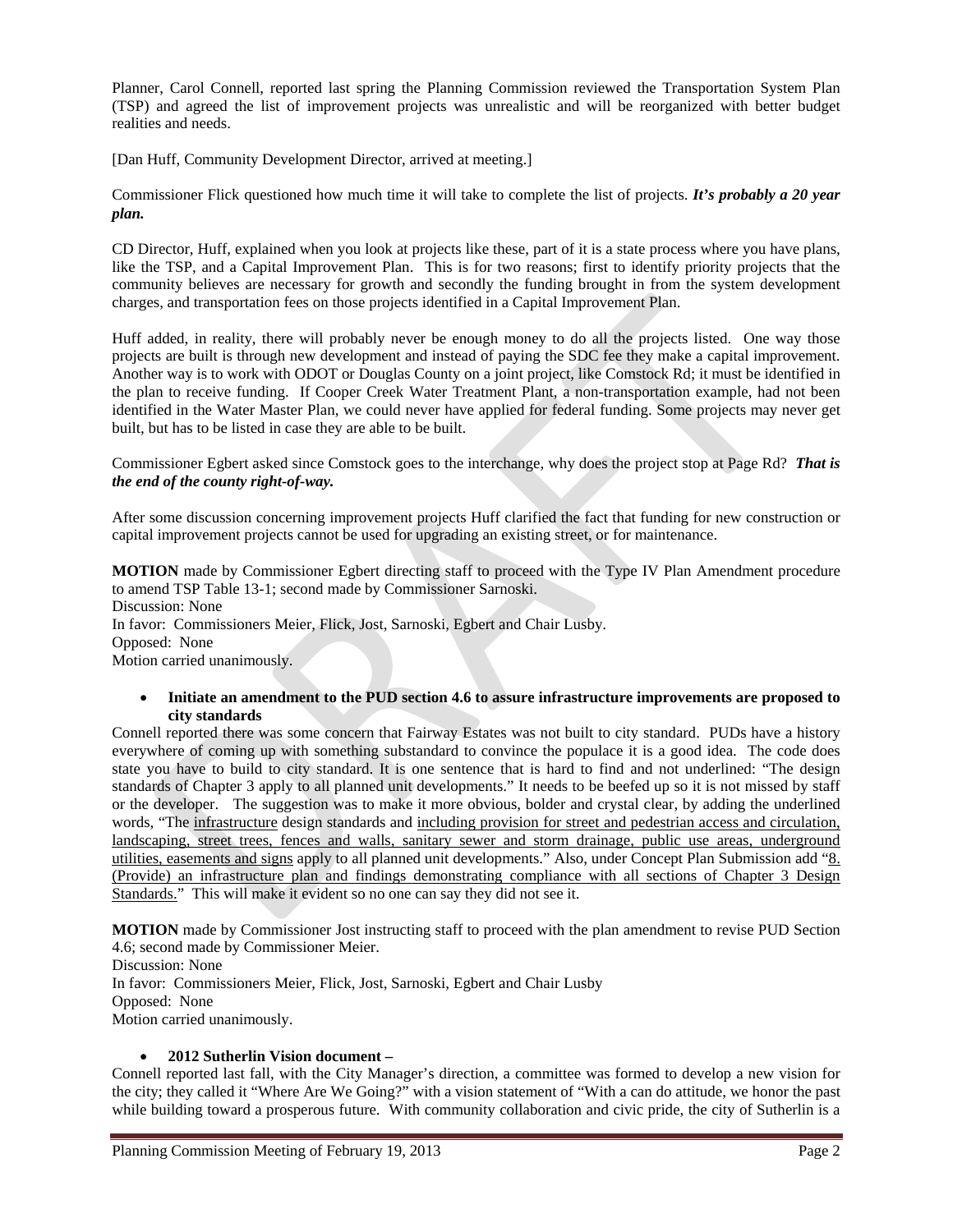beautiful, safe and welcoming place to live, work and play." It is published now and Connell feels the City Manager is taking it seriously and has been creative with the policies. There will be some elements that will come back to Planning.

Huff explained what the Vision program was about and its involvement with the different departments such as Community Development with land use actions, Tourism with community events, Finance with budgeting, etc. The facilitators made up a list of action items, or objectives as to what do you want to see occur in the next five to fifteen years, or even next year. Commissioner Sarnoski added that each action item was assigned a timeline depending on the priority.

Commissioner Jost asked about business development which she feels the city needs badly. Huff stated what needs to be done is finish the economic development website and complete one downtown improvement project this fiscal year. One vision for the website, that should be up soon, is to click on an objective and goal listed under the department services which will then take you to actions taken and when planned to go to council for approval.

# **City Planner Report**

Connell reported there have been some problems with clear vision at intersections where your view is blocked because of signage, structures or vegetation. Looking at the development code there is a small distance of protected area compared to other cities. Stand on a corner and measure 15 feet down one street and 15 feet down the other, draw a connecting line to make a triangle of protected area; anything in that area must be under 3 feet or a street tree taller than 8 feet. 20 feet is the common distance; some cities are at 30 feet. Connell thinks 20 feet is an easy change to the code. Sandwich board signs on corners are blocking the view. Huff stated a change in the code will only affect new development and replacement of signage. Commissioner Sarnoski pointed out we do not patrol the city for these types of things but handle it on a complaint driven basis.

**MOTION** made by Commissioner Meir to initiate an amendment to the clear vision triangle; second by Commissioner Flick.

In favor: Commissioners Meir, Flick, Jost, Sarnoski, Egbert and Chair Lusby Opposed: None Motion carried unanimously.

# **Commission Comments**

 Commissioner Meier recently discovered Sutherlin does require a business license and though not in favor of more government control, he feels this is important. Sutherlin is one of the few cities that does not require it; when he was in business a license was required in every municipality he did business in. Meier has spoken with the City Manager, Huff, council members and the Mayor, as well as with Code Enforcement Officer, John Hebard. Hebard felt having it would not particularly help commercially but would with law enforcement. Meier gave the Relax Inn raid as an example where a business license would have been helpful. It would be beneficial to the city to know who was coming in to do business and everyone knowing the rules; it wouldn't have to be a monetary issue.

Commissioner Egbert felt it would be a monetary issue; thinks it will cost to run background checks. The city would have to charge the businesses for the license. She thought it would only add more to what businesses currently have to do.

Commissioner Sarnoski felt it would be an added expense for hobbyists who make birdhouses and such from their garages.

Huff agreed with Meier; we do not know who comes into town or when. We have an enforcement problem in this town. Someone will come in, start a business without a license and lease or rent property for a use that does not comply with the development code. If they come in for a business license there may be other issues applicable; doing a criminal background check and depending on the type of business there may be code violations that need to be addressed, the fire marshall will have to check for illegal structures that can be dangerous.

Commissioner Egbert felt having a business license would not stop illegal businesses.

Huff reported an instance where a business was closed down in Roseburg for illegal activity so they came to Sutherlin to open their business. Having a business license could prevent those types of circumstances.